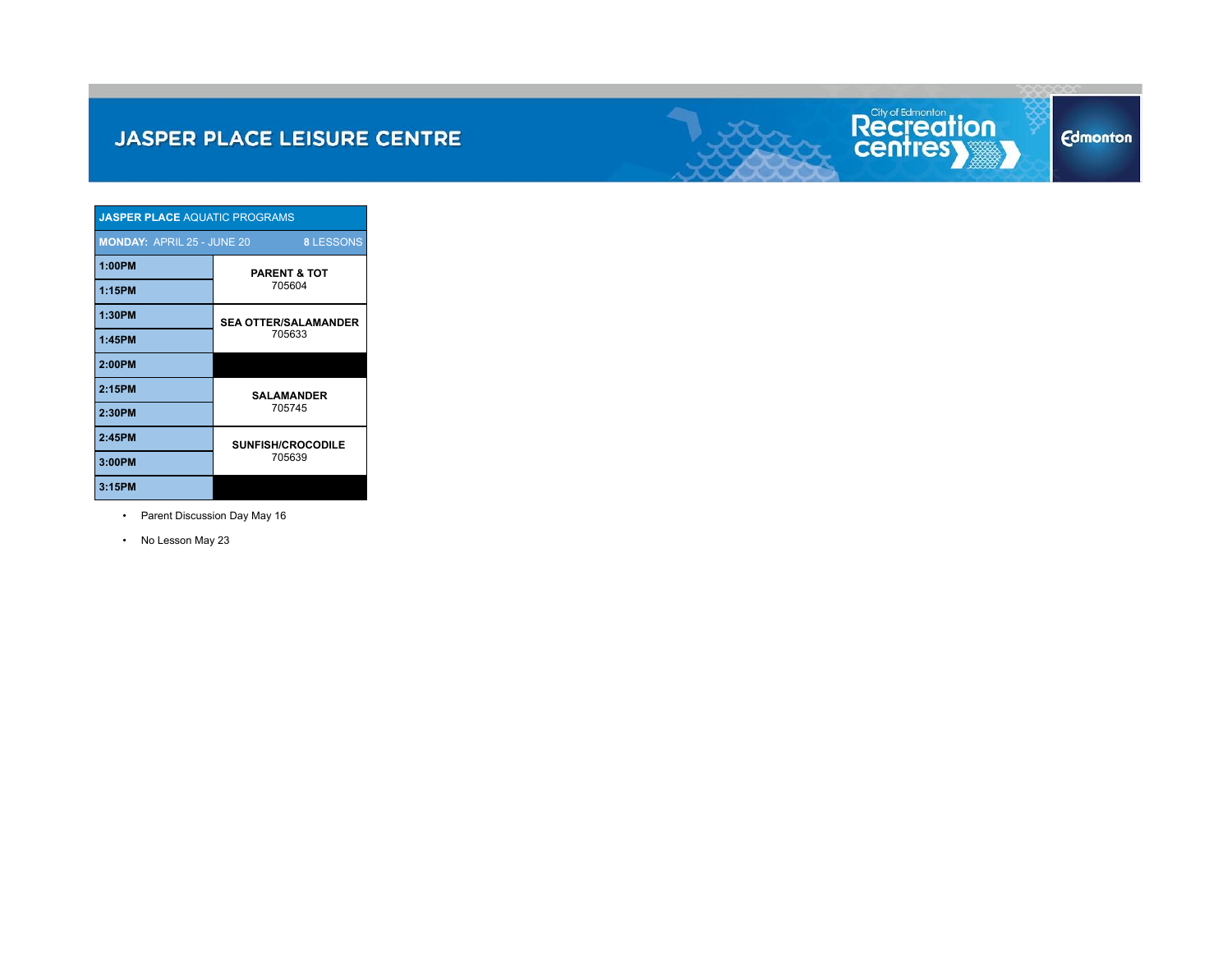| <b>JASPER PLACE AQUATIC PROGRAMS</b>           |                              |                                                 |                              |                             |                               |                              |  |  |  |
|------------------------------------------------|------------------------------|-------------------------------------------------|------------------------------|-----------------------------|-------------------------------|------------------------------|--|--|--|
| <b>MONDAY: APRIL 4 - JUNE 20</b><br>10 LESSONS |                              |                                                 |                              |                             |                               |                              |  |  |  |
| 4:00PM                                         | <b>SALAMANDER</b>            | <b>PARENT &amp; TOT</b><br><b>SEA TURTLE</b>    | <b>SEA OTTER</b>             |                             |                               |                              |  |  |  |
| 4:15PM                                         | 705634                       | 705621                                          | 705655                       |                             |                               |                              |  |  |  |
| 4:30PM                                         | <b>CROCODILE/WHALE</b>       | <b>SEA OTTER</b>                                | <b>SALAMANDER</b>            |                             |                               |                              |  |  |  |
| 4:45PM                                         | 705649                       | 705653                                          | 705654                       |                             |                               |                              |  |  |  |
| 5:00PM                                         | <b>SALAMANDER</b>            | <b>PARENT &amp; TOT</b><br><b>STARFISH/DUCK</b> | <b>SEA OTTER/SALAMANDER</b>  |                             |                               |                              |  |  |  |
| 5:15PM                                         | 705651                       | 705657                                          | 705656                       |                             |                               |                              |  |  |  |
| 5:30PM                                         | <b>RED CROSS SWIM</b>        |                                                 |                              |                             |                               |                              |  |  |  |
| 5:45PM                                         | <b>ADAPTED 1/2</b><br>705652 | <b>SWIM KIDS 1</b>                              |                              | <b>SWIM KIDS 2</b>          | <b>SWIM KIDS 5</b><br>705672  | YOUTH SWIM STROKES<br>705674 |  |  |  |
| 6:00PM                                         |                              | 705658                                          | <b>SWIM KIDS 6</b><br>705663 | 705669                      |                               |                              |  |  |  |
| 6:15PM                                         | <b>RED CROSS SWIM</b>        | <b>SWIM KIDS 2</b>                              |                              | <b>SEA OTTER/SALAMANDER</b> | SALAMANDER/<br><b>SUNFISH</b> | <b>SWIM KIDS 1</b>           |  |  |  |
| 6:30PM                                         | <b>ADAPTED 3/4</b><br>705660 | 705661                                          | <b>SWIM ASSESSMENT</b>       | 705670                      | 705677                        | 705675                       |  |  |  |
| 6:45PM                                         |                              | <b>ADULT SWIM</b>                               |                              | <b>SALAMANDER</b>           |                               |                              |  |  |  |
| 7:00PM                                         | <b>SWIM KIDS 1</b>           | <b>BASICS 1/2</b><br>705662                     | SWIM KIDS 3/4<br>705668      | 705750                      | SWIM KIDS 7/8<br>705673       | SWIM KIDS 9/10<br>705676     |  |  |  |
| 7:15PM                                         | 705659                       |                                                 |                              |                             |                               |                              |  |  |  |

Recreation

**Edmonton** 

• Parent Discussion Day May 9

• No Lesson April 18 and May 23

| <b>SWIM ASSESSMENT</b> | April 4th | 705678 April 11th | 705679 April 25th | 705680 May 2nd           | 705681 May 9th<br>705682 |
|------------------------|-----------|-------------------|-------------------|--------------------------|--------------------------|
| 6:30-6:45PM            | May 16    | 705746   May 30   | 705747 June 6     | 705749<br>705748 June 13 |                          |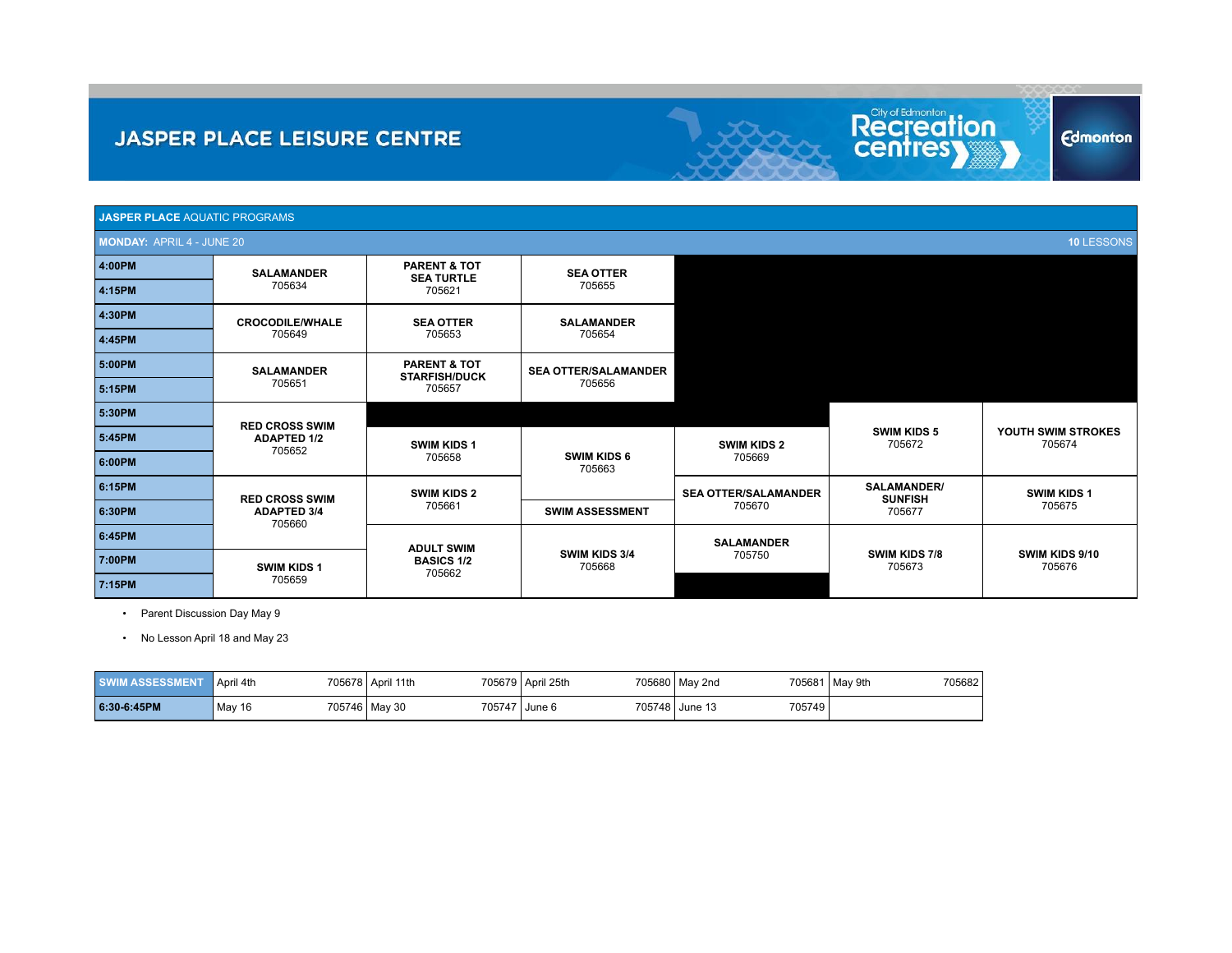

| <b>JASPER PLACE AQUATIC PROGRAMS</b>                   |                                                 |  |  |  |  |  |  |  |
|--------------------------------------------------------|-------------------------------------------------|--|--|--|--|--|--|--|
| <b>TUESDAY: APRIL 26 - JUNE 14</b><br><b>8 LESSONS</b> |                                                 |  |  |  |  |  |  |  |
| 1:00PM                                                 | <b>PARENT &amp; TOT</b><br><b>STARFISH/DUCK</b> |  |  |  |  |  |  |  |
| 1:15PM                                                 | 705461                                          |  |  |  |  |  |  |  |
| 1:30PM                                                 | <b>SEA OTTER/SALAMANDER</b>                     |  |  |  |  |  |  |  |
| 1:45PM                                                 | 705623                                          |  |  |  |  |  |  |  |
| 2:00PM                                                 |                                                 |  |  |  |  |  |  |  |
| 2:15PM                                                 | <b>SALAMANDER/SUNFISH</b>                       |  |  |  |  |  |  |  |
| 2:30PM                                                 | 705627                                          |  |  |  |  |  |  |  |
| 2:45PM                                                 |                                                 |  |  |  |  |  |  |  |
| 3:00PM                                                 | <b>ADULT BASIC 2</b><br>705459                  |  |  |  |  |  |  |  |
| 3:15PM                                                 |                                                 |  |  |  |  |  |  |  |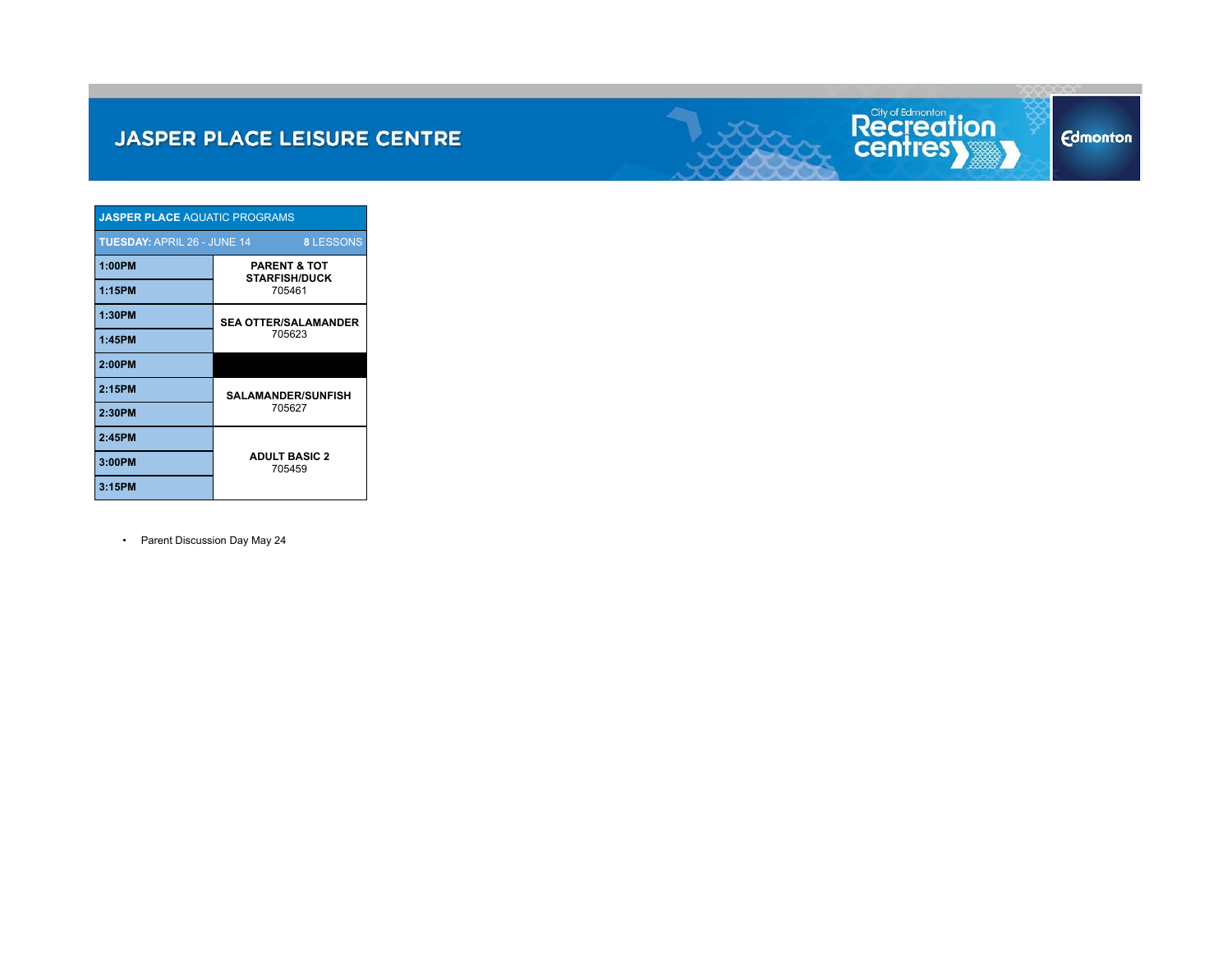| <b>JASPER PLACE</b> AQUATIC PROGRAMS                      |                              |                                                                 |                          |                                              |                              |                             |  |  |  |  |
|-----------------------------------------------------------|------------------------------|-----------------------------------------------------------------|--------------------------|----------------------------------------------|------------------------------|-----------------------------|--|--|--|--|
| <b>8 LESSONS</b><br>TUESDAY & THURSDAY: APRIL 19 - MAY 12 |                              |                                                                 |                          |                                              |                              |                             |  |  |  |  |
| 5:00PM                                                    | <b>SALAMANDER</b>            | <b>PARENT &amp; TOT</b><br><b>SEA OTTER</b><br>705594<br>705585 |                          |                                              |                              |                             |  |  |  |  |
| 5:15PM                                                    | 705568                       |                                                                 |                          |                                              |                              |                             |  |  |  |  |
| 5:30PM                                                    |                              | <b>SWIM KIDS 2</b>                                              |                          | <b>PARENT &amp; TOT</b><br><b>SEA TURTLE</b> |                              | <b>SWIM KIDS 1</b>          |  |  |  |  |
| 5:45PM                                                    | <b>SWIM KIDS 5</b><br>705569 | <b>SWIM KIDS 3</b><br>705586<br>705595                          |                          | 705606                                       | <b>SWIM KIDS 6</b><br>705624 | 705629                      |  |  |  |  |
| 6:00PM                                                    |                              |                                                                 |                          |                                              |                              | <b>SEA OTTER/SALAMANDER</b> |  |  |  |  |
| 6:15PM                                                    | <b>SWIM KIDS 1</b>           | <b>SWIM KIDS 7</b><br>705587                                    | <b>SWIM KIDS 2</b>       | <b>SWIM KIDS 8</b><br>705607                 | <b>SWIM ASSESSMENT</b>       | 705630                      |  |  |  |  |
| 6:30PM                                                    | 705577                       |                                                                 | 705596                   |                                              | <b>SALAMANDER/SUNFISH</b>    | <b>SUNFISH/CROCODILE</b>    |  |  |  |  |
| 6:45PM                                                    |                              |                                                                 |                          |                                              | 705625                       | 705631                      |  |  |  |  |
| 7:00PM                                                    | <b>SWIM KIDS 4</b><br>705578 | <b>SWIM KIDS 6</b><br>705588                                    | SWIM KIDS 9/10<br>705597 | <b>PRIVATE LESSON</b>                        | <b>SWIM KIDS 1</b>           | <b>SWIM KIDS 2</b>          |  |  |  |  |
| 7:15PM                                                    |                              |                                                                 |                          |                                              | 705626                       | 705632                      |  |  |  |  |

Recreation

**Edmonton** 

| <b>SWIM ASSESSMENT</b> | Apr 19 | 705635 Apr 26 | 705636 May 3 |  | 705637 May 10 | 705638 |
|------------------------|--------|---------------|--------------|--|---------------|--------|
| 6:15-6:30PM            |        |               |              |  |               |        |

| <b>PRIVATE LESSON</b> | Apr 19 | 705640 Apr 21 | 705645 Apr 26 |                 | 705641 Apr 28 | 705646 |
|-----------------------|--------|---------------|---------------|-----------------|---------------|--------|
| 7:00-7:30PM           | May 3  | 705642 May 5  |               | 705647   May 10 | 705643 May 12 | 705648 |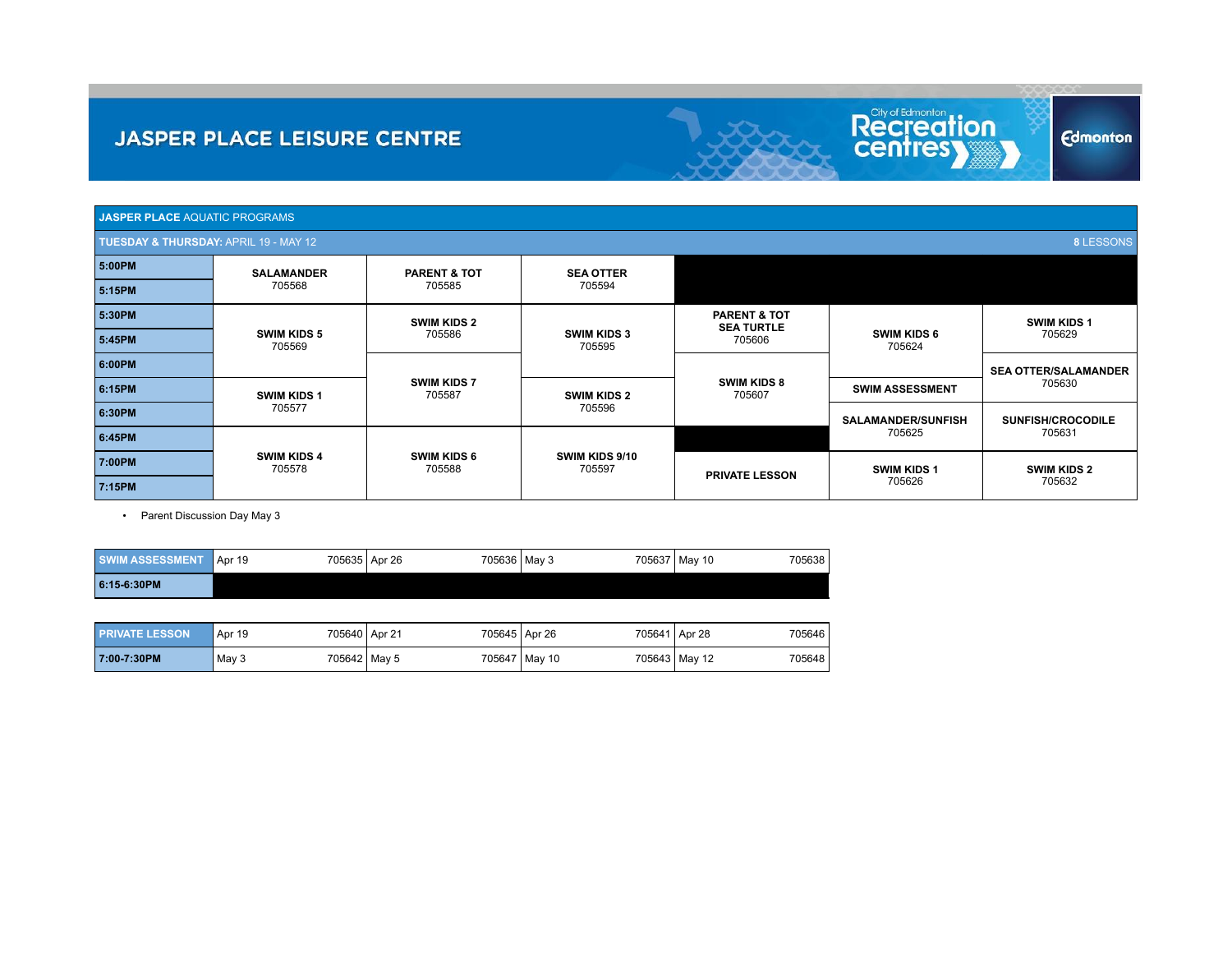| <b>JASPER PLACE AQUATIC PROGRAMS</b>                                |                              |                                              |                              |                          |                             |                              |  |  |  |
|---------------------------------------------------------------------|------------------------------|----------------------------------------------|------------------------------|--------------------------|-----------------------------|------------------------------|--|--|--|
| <b>8 LESSONS</b><br><b>TUESDAY &amp; THURSDAY: MAY 24 - JUNE 16</b> |                              |                                              |                              |                          |                             |                              |  |  |  |
| 5:00PM                                                              | <b>SALAMANDER</b>            | <b>PARENT &amp; TOT</b><br><b>SEA TURTLE</b> |                              |                          | <b>SEA OTTER/SALAMANDER</b> |                              |  |  |  |
| 5:15PM                                                              | 705665                       | 705683                                       |                              |                          |                             |                              |  |  |  |
| 5:30PM                                                              | <b>SWIM KIDS 1</b>           |                                              |                              | <b>PARENT &amp; TOT</b>  | <b>SALAMANDER/SUNFISH</b>   | <b>SWIM KIDS 2</b>           |  |  |  |
| 5:45PM                                                              | <b>SWIM KIDS 7</b><br>705664 | 705684                                       | <b>SWIM KIDS 4</b><br>705687 | 705690                   | 705693                      | 705700                       |  |  |  |
| 6:00PM                                                              |                              |                                              |                              | <b>SUNFISH/CROCODILE</b> | <b>SUNFISH</b>              |                              |  |  |  |
| 6:15PM                                                              | <b>SWIM KIDS 2</b>           | <b>SWIM KIDS 5</b><br>705685                 | <b>SWIM KIDS 1</b>           | 705691                   | 705694                      | YOUTH SWIM STROKES<br>705698 |  |  |  |
| 6:30PM                                                              | 705666                       |                                              | 705688                       | <b>PRIVATE LESSON</b>    | <b>SALAMANDER</b>           |                              |  |  |  |
| 6:45PM                                                              |                              |                                              |                              |                          | 705695                      |                              |  |  |  |
| 7:00PM                                                              | SWIM KIDS 9/10<br>705667     | <b>SWIM KIDS 8</b><br>705686                 | <b>SWIM KIDS 6</b><br>705689 | <b>SWIM KIDS 1</b>       | <b>SWIM KIDS 1</b>          | <b>SWIM KIDS 3</b><br>705701 |  |  |  |
| 7:15PM                                                              |                              |                                              |                              | 705692                   | 705696                      |                              |  |  |  |

Recreation

**Edmonton** 

• Parent Discussion Day June 14

| <b>PRIVATE LESSON</b> | May 24 | 705702 May 26 | 705706 May 31 | 705703 Jun 2  | 705707 |
|-----------------------|--------|---------------|---------------|---------------|--------|
| 6:30-7:00PM           | Jun '  | 705704 Jun 9  | 705708 Jun 14 | 705705 Jun 16 | 705709 |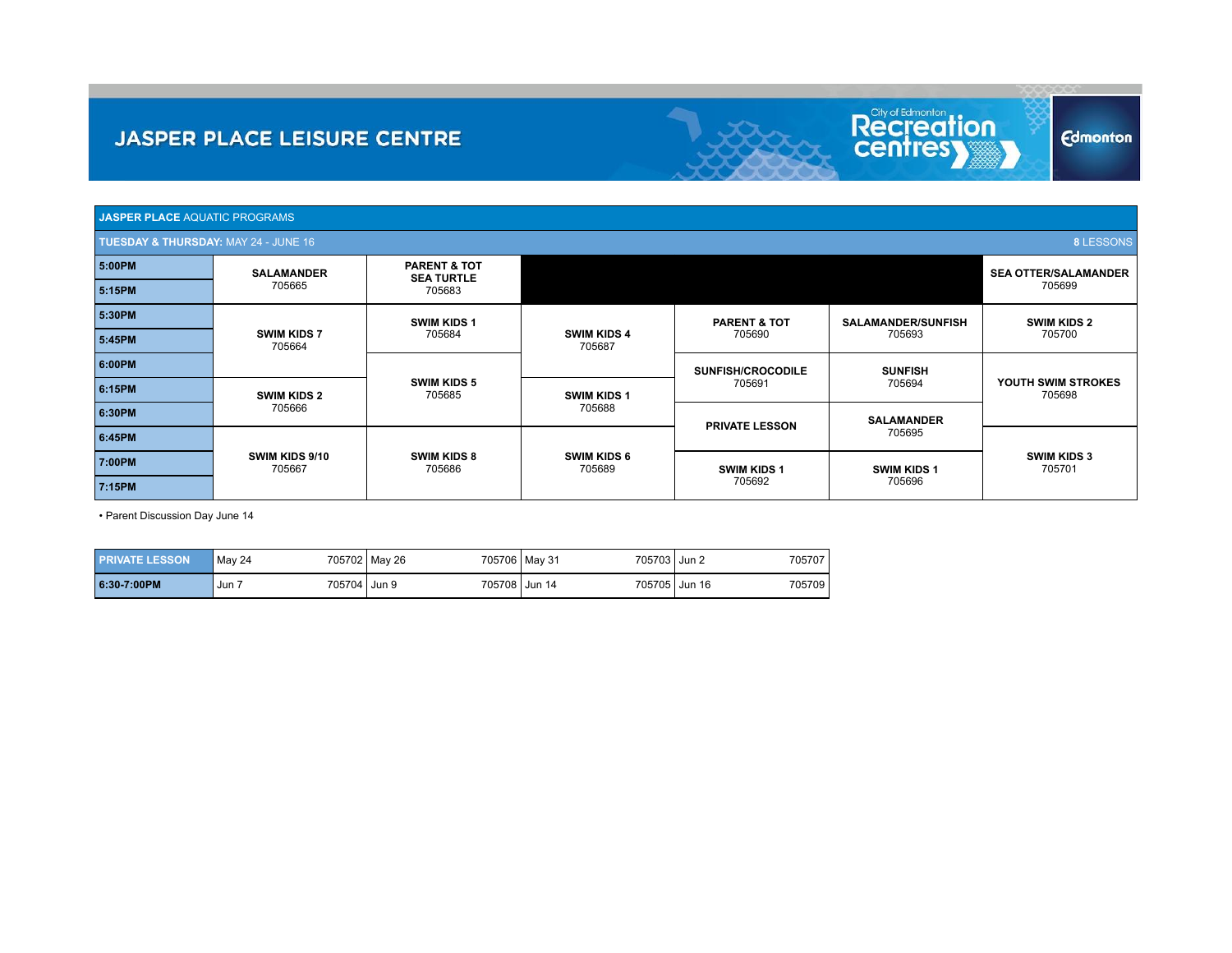

| <b>JASPER PLACE AQUATIC PROGRAMS</b>             |                                              |  |  |  |  |  |  |  |
|--------------------------------------------------|----------------------------------------------|--|--|--|--|--|--|--|
| WEDNESDAY: APRIL 20 - JUNE 8<br><b>8 LESSONS</b> |                                              |  |  |  |  |  |  |  |
| 1:00PM                                           | <b>PARENT &amp; TOT</b><br><b>SEA TURTLE</b> |  |  |  |  |  |  |  |
| 1:15PM                                           | 705493                                       |  |  |  |  |  |  |  |
| 1:30PM                                           | <b>SEA OTTER/SALAMANDER</b>                  |  |  |  |  |  |  |  |
| 1:45PM                                           | 705494                                       |  |  |  |  |  |  |  |
| 2:00PM                                           |                                              |  |  |  |  |  |  |  |
| 2:15PM                                           | <b>ADULT BASIC 1/2</b><br>705495             |  |  |  |  |  |  |  |
| 2:30PM                                           |                                              |  |  |  |  |  |  |  |
| 2:45PM                                           |                                              |  |  |  |  |  |  |  |
| 3:00PM                                           | <b>PRIVATE LESSON</b>                        |  |  |  |  |  |  |  |
| 3:15PM                                           |                                              |  |  |  |  |  |  |  |

| <b>PRIVATE LESSON</b> | Apr 20                  | 705497 May 4<br>705496 Apr 27 |        | 705499 May 18<br>705498 May 11 | 705500 |
|-----------------------|-------------------------|-------------------------------|--------|--------------------------------|--------|
| 3:00-3:30PM           | <b>May 25</b><br>705501 | 705502 Jun 8<br>Jun           | 705503 |                                |        |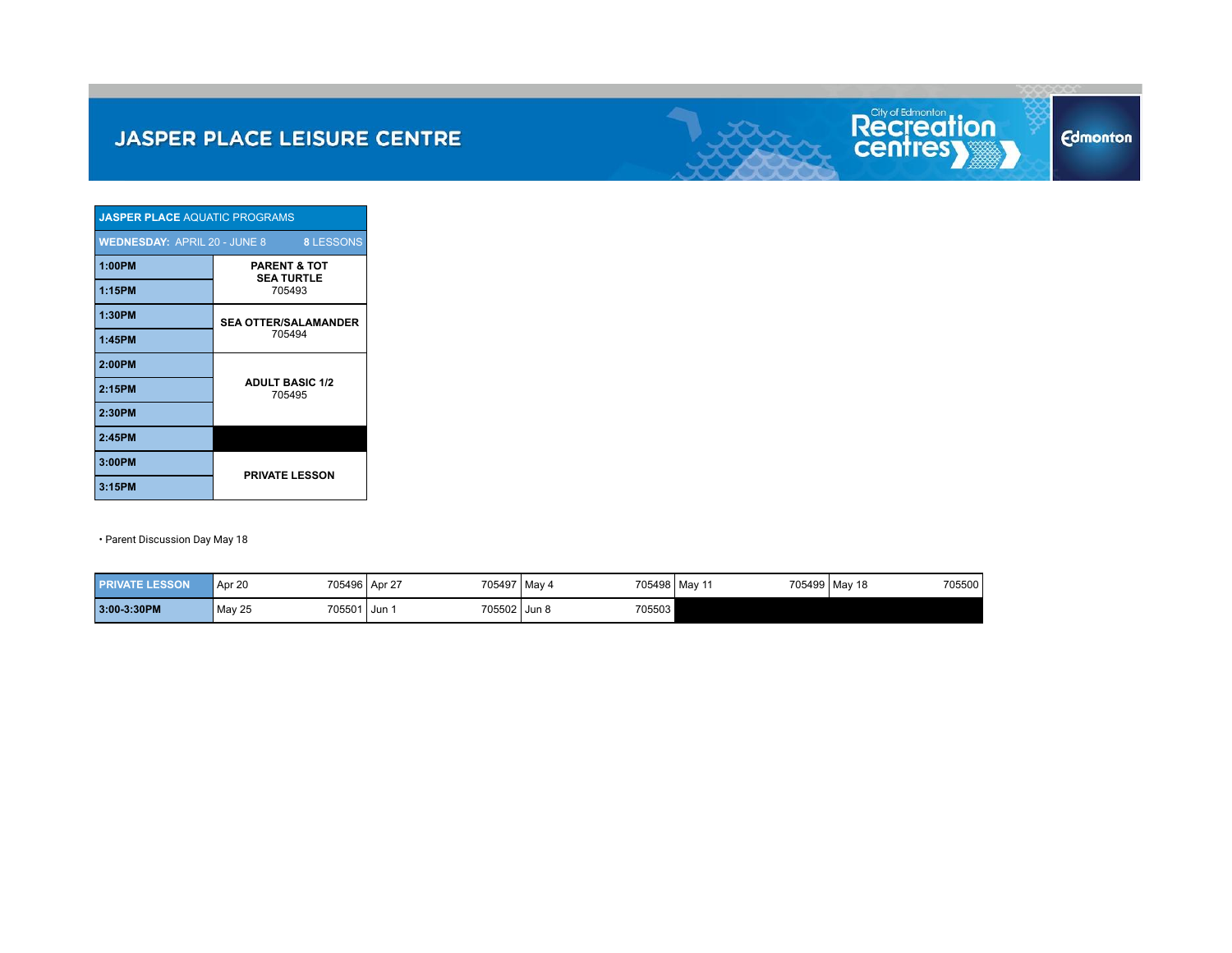| <b>JASPER PLACE AQUATIC PROGRAMS</b>        |                                                 |                              |                              |                              |                              |  |  |  |  |
|---------------------------------------------|-------------------------------------------------|------------------------------|------------------------------|------------------------------|------------------------------|--|--|--|--|
| 10 LESSONS<br>WEDNESDAY: APRIL 20 - JUNE 22 |                                                 |                              |                              |                              |                              |  |  |  |  |
| 4:00PM                                      | <b>PARENT &amp; TOT</b><br><b>STARFISH/DUCK</b> | <b>SWIM KIDS 2</b>           |                              | <b>SEA OTTER</b>             |                              |  |  |  |  |
| 4:15PM                                      | 705504                                          | 705511                       | <b>SWIM KIDS 3</b><br>705516 | 705522                       | <b>SWIM KIDS 5</b><br>705526 |  |  |  |  |
| 4:30PM                                      | <b>SEA OTTER/</b><br><b>SALAMANDER</b>          |                              |                              | <b>SALAMANDER</b>            |                              |  |  |  |  |
| 4:45PM                                      | 705505                                          | <b>SWIM KIDS 4</b><br>705512 |                              | 705523                       | <b>SWIM KIDS 2</b>           |  |  |  |  |
| 5:00PM                                      | <b>PARENT &amp; TOT</b><br><b>SEA TURTLE</b>    |                              | <b>SWIM KIDS 6</b><br>705517 |                              | 705527                       |  |  |  |  |
| 5:15PM                                      | 705506                                          |                              |                              | <b>SWIM KIDS 8</b><br>705519 |                              |  |  |  |  |
| 5:30PM                                      |                                                 |                              |                              |                              |                              |  |  |  |  |
| 5:45PM                                      | <b>SEA OTTER</b>                                | <b>SWIM KIDS 4</b><br>705513 | <b>SWIM KIDS 3</b><br>705518 |                              | SWIM KIDS 5/6<br>705528      |  |  |  |  |
| 6:00PM                                      | 705507                                          |                              |                              | <b>SALAMANDER</b>            |                              |  |  |  |  |
| 6:15PM                                      | <b>SWIM KIDS 2</b>                              | <b>SEA OTTER/SALAMANDER</b>  |                              | 705524                       | <b>SWIM KIDS 1</b>           |  |  |  |  |
| 6:30PM                                      | 705508                                          | 705514                       | <b>SWIM ASSESSMENT</b>       | <b>SUNFISH</b>               | 705529                       |  |  |  |  |
| 6:45PM                                      |                                                 |                              |                              | 705521                       |                              |  |  |  |  |
| 7:00PM                                      | SWIM KIDS 5/6<br>705509                         | YOUTH SWIM BASIC 1<br>705510 | <b>SWIM KIDS 7</b><br>705515 | <b>SWIM KIDS 1</b>           | SWIM KIDS 9/10<br>705525     |  |  |  |  |
| 7:15PM                                      |                                                 |                              |                              | 705520                       |                              |  |  |  |  |

Recreation

**Edmonton** 

| <b><i>ASSESSMENT</i></b><br><b>SWIN</b> | 705530 Apr 27<br>Apr 20 | 705531 | 705532 May 11<br>May 4 |                         | 705533 May 18<br>705534 |
|-----------------------------------------|-------------------------|--------|------------------------|-------------------------|-------------------------|
| 6:30-6:45PM                             | 705535 Jun<br>May 25    | 705536 | 705537<br>Jun 8        | 705538 Jun 22<br>Jun 15 | 705539                  |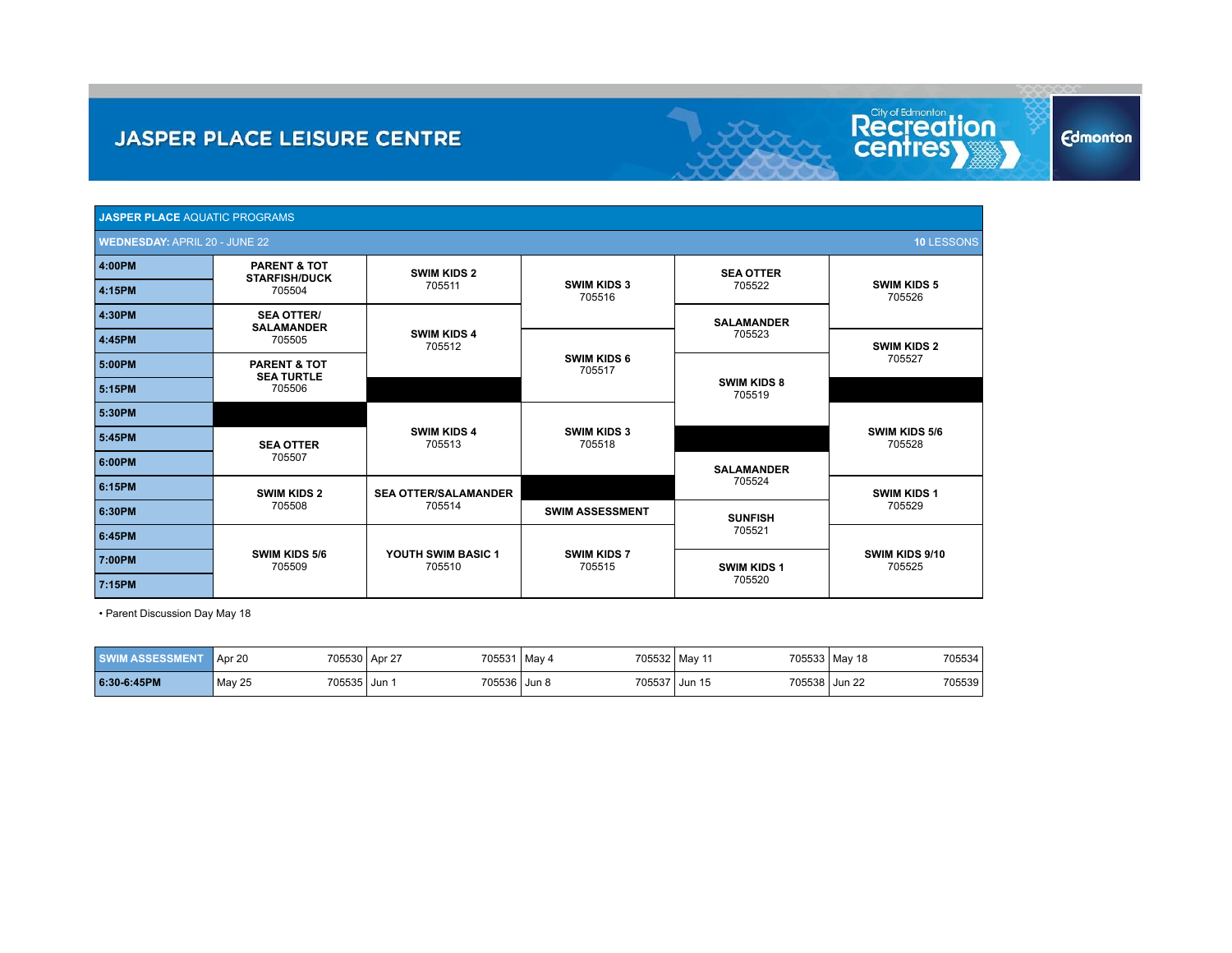

| <b>JASPER PLACE AQUATIC PROGRAMS</b>                    |                              |  |  |  |  |
|---------------------------------------------------------|------------------------------|--|--|--|--|
| <b>THURSDAY: APRIL 28 - JUNE 16</b><br><b>8 LESSONS</b> |                              |  |  |  |  |
| 1:00PM                                                  | <b>SALAMANDER</b><br>705540  |  |  |  |  |
| 1:15PM                                                  |                              |  |  |  |  |
| 1:30PM                                                  | SWIM KIDS 3/4<br>705542      |  |  |  |  |
| 1:45PM                                                  |                              |  |  |  |  |
| 2:00PM                                                  |                              |  |  |  |  |
| 2:15PM                                                  | SWIM KIDS 5/6<br>705541      |  |  |  |  |
| 2:30PM                                                  |                              |  |  |  |  |
| 2:45PM                                                  |                              |  |  |  |  |
| 3:00PM                                                  | <b>SWIM KIDS 1</b><br>705543 |  |  |  |  |
| 3:15PM                                                  |                              |  |  |  |  |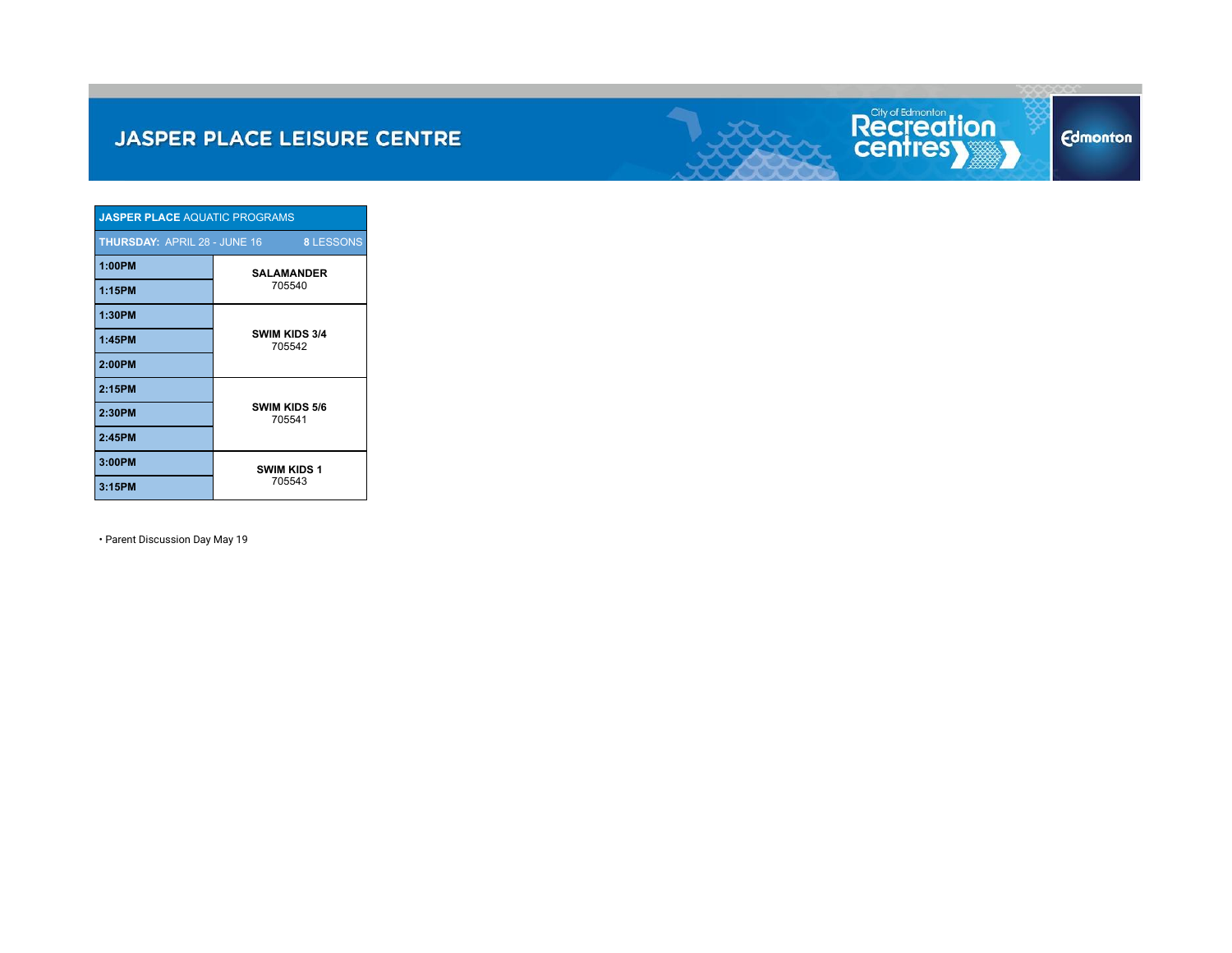| <b>JASPER PLACE AQUATIC PROGRAMS</b>                    |                                                        |                                       |                                |                              |                              |  |
|---------------------------------------------------------|--------------------------------------------------------|---------------------------------------|--------------------------------|------------------------------|------------------------------|--|
| <b>SATURDAY: APRIL 9 - JUNE 25</b><br><b>10 LESSONS</b> |                                                        |                                       |                                |                              |                              |  |
| 9:00AM                                                  | <b>PARENT &amp; TOT</b>                                | <b>SALAMANDER</b>                     | <b>SWIM KIDS 1</b>             |                              |                              |  |
| 9:15AM                                                  | <b>STARFISH/DUCK</b><br>705462                         | 705553                                | 705562                         | <b>SWIM KIDS 6</b><br>705571 | <b>SWIM KIDS 8</b><br>705580 |  |
| 9:30AM                                                  | <b>PARENT &amp; TOT</b><br><b>SEA TURTLE</b><br>705544 | <b>SEA OTTER</b><br>705554            | <b>SWIM KIDS 3</b><br>705563   |                              |                              |  |
| 9:45AM                                                  |                                                        |                                       |                                | <b>SWIM KIDS 2</b><br>705572 | <b>SWIM KIDS 5</b><br>705581 |  |
| 10:00AM                                                 | <b>SUNFISH</b><br>705545                               | <b>SALAMANDER</b><br>705555           |                                |                              |                              |  |
| 10:15AM                                                 |                                                        |                                       | <b>SWIM KIDS 4</b><br>705564   | <b>SWIM KIDS 7</b><br>705573 |                              |  |
| 10:30AM                                                 | <b>SWIM KIDS 2</b><br>705546                           | <b>SUNFISH/CROCODILE</b><br>705556    |                                |                              | <b>SWIM KIDS 1</b><br>705582 |  |
| 10:45AM                                                 |                                                        |                                       |                                |                              |                              |  |
| 11:00AM                                                 |                                                        |                                       |                                |                              |                              |  |
| 11:15AM                                                 | <b>SEA OTTER/</b><br><b>SALAMANDER</b><br>705547       | <b>SALAMANDER</b><br>705557           | <b>ADULT BASIC 1</b><br>705561 | <b>SWIM KIDS 5</b><br>705574 | <b>SWIM KIDS 4</b><br>705583 |  |
| 11:30AM                                                 |                                                        |                                       |                                |                              |                              |  |
| 11:45AM                                                 | <b>SUNFISH</b><br>705548                               | <b>SEA OTTER</b>                      |                                |                              |                              |  |
| 12:00PM                                                 |                                                        | 705558                                |                                | SWIM KIDS 9/10<br>705570     | <b>SWIM KIDS 8</b><br>705584 |  |
| 12:15PM                                                 | <b>SALAMANDER</b><br>705549                            | <b>PARENT &amp; TOT</b><br>705552     | <b>SWIM KIDS 1</b><br>705565   |                              |                              |  |
| 12:30PM                                                 |                                                        |                                       |                                |                              |                              |  |
| 12:45PM                                                 | <b>CROCODILE/WHALE</b><br>705550                       | <b>SEA OTTER/SALAMANDER</b><br>705559 | <b>SWIM KIDS 2</b><br>705566   | SWIM KIDS 3<br>705575        |                              |  |
| 1:00PM                                                  |                                                        |                                       |                                |                              |                              |  |
| 1:15PM                                                  |                                                        |                                       | <b>SWIM KIDS 1</b><br>705567   |                              | SWIM KIDS 9/10<br>705579     |  |
| 1:30PM                                                  | <b>SALAMANDER</b><br>705551                            | <b>SWIM KIDS 7</b><br>705560          |                                | <b>SWIM KIDS 2</b><br>705576 |                              |  |
| 1:45PM                                                  |                                                        |                                       |                                |                              |                              |  |

Recreation

**Edmonton** 

• No Lesson April 16 & May 21